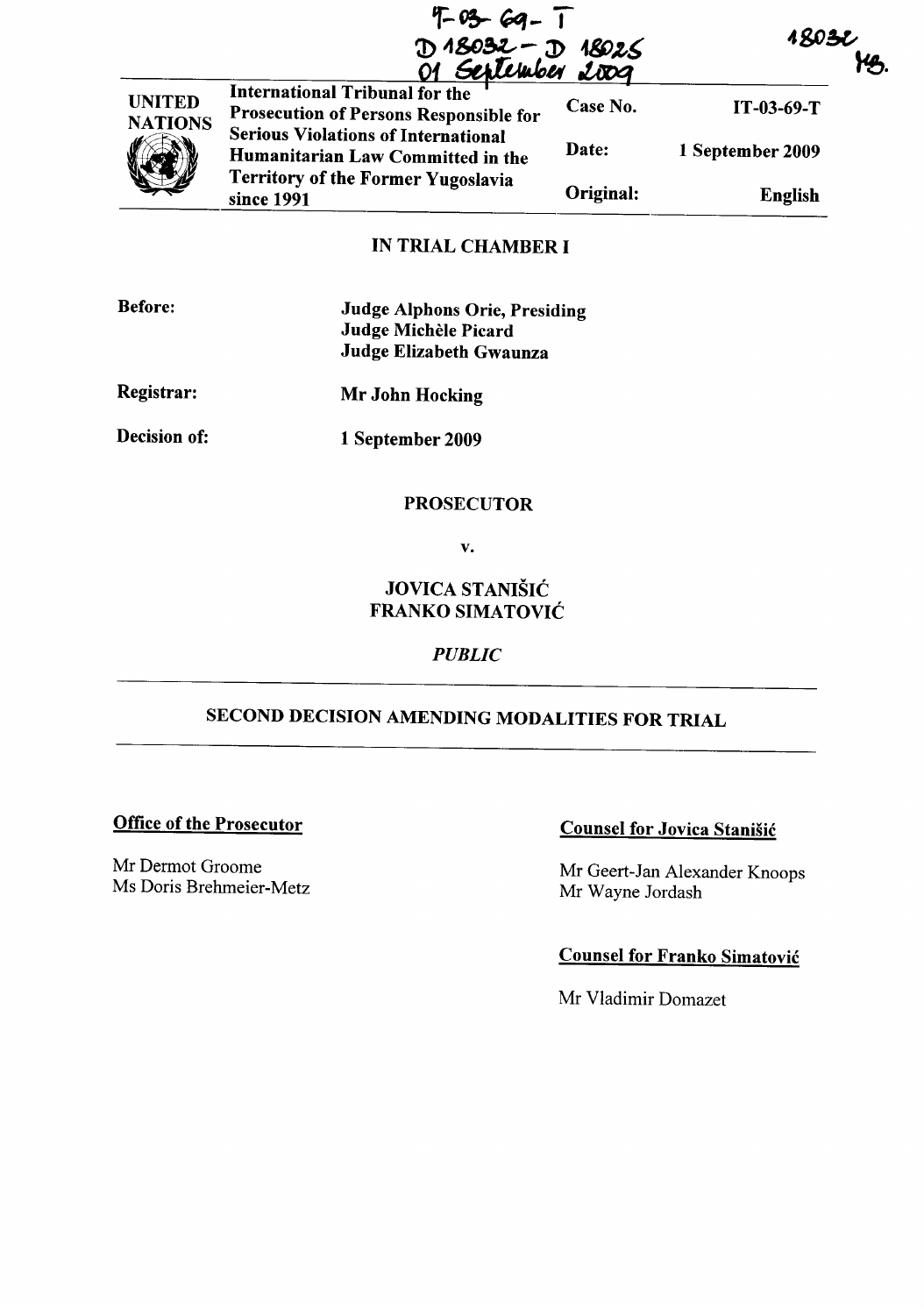1. On 29 May 2009, the Chamber issued its Decision on the Start of Trial and Modalities for Trial.<sup>1</sup> On 9 June 2009, the Chamber issued its Decision Amending the Modalities for Trial.<sup>2</sup>

2. On 6 August 2009, the Chamber issued a decision, addressing among other things, whether medical reports submitted to the Chamber should be filed publicly or under seal.<sup>3</sup> As a consequence of the Chamber's decision in this respect, it makes one amendment to the Modalities for Trial. The Chamber also makes a few additional minor amendments to the Modalities for Trial.

3. The changes of the Modalities for Trial are highlighted in Annex A to this Decision. The new operative Modalities for Trial are attached as Annex B to this Decision.

Done in English and French, the English version being authoritative.

/ Judge Alphons Orie Presiding Judge

Dated this 1st September 2009 At The Hague The Netherlands

**[Seal of the Tribunal]** 

<sup>&</sup>lt;sup>1</sup> Decision on Start of Trial and Modalities for Trial, 29 May 2009.

<sup>2</sup> Decision Amending Modalities for Trial, 9 June 2009.

<sup>&</sup>lt;sup>3</sup> Decision on Urgent Defence Request for Further Submissions of Psychiatric Medical Expert and Decision on Defence Motion to Redact Medical Reports, 6 August 2009, paras 18-19.<br>Case No. IT-03-69-T 2 1 September 2009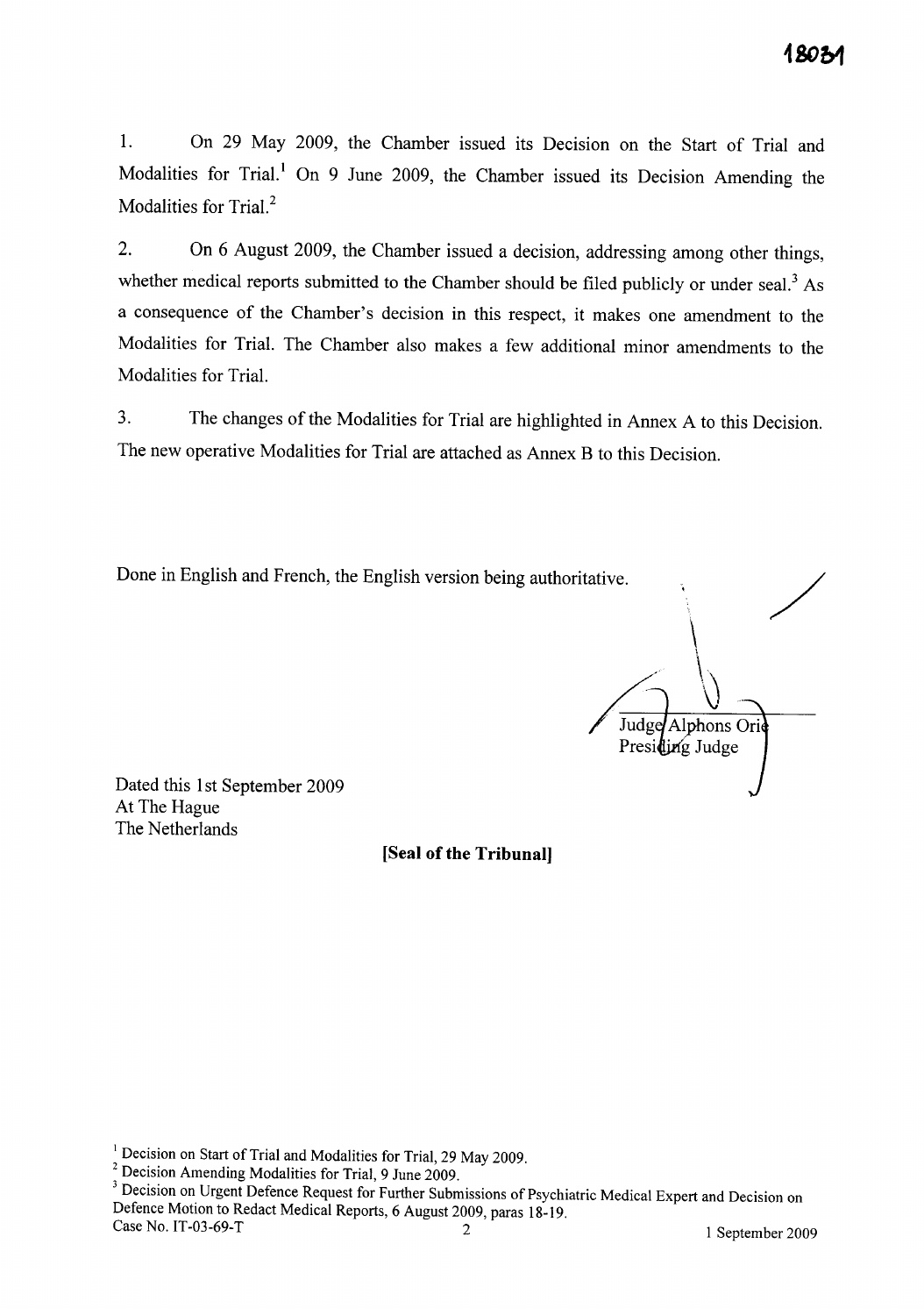#### ANNEXA

### *(Additions to the Modalities for Trial of* 9 *June 2009 are marked in bold and deletions are struck-through)*

#### Modalities for the trial in the case *Prosecutor v. Jovica Stanisic and Franko Simatovic*

1. As set out in the Scheduling Order for Recommencement of Trial of 24 April 2009, the Chamber will only hold hearings in the present case two days a week. If decided by the Chamber upon a request by Mr Stanisic, the daily hearings will be divided into sessions of 1 hour and 15 minutes, with breaks lasting 30 minutes. Mr Stanišić can at all times address the Chamber if he has a need for additional breaks. Whenever and insofar as the courtroom schedule of the Tribunal allows this, the hearings will be conducted on consecutive days and in a manner as to avoid long interruptions of the presentation of evidence. The hearings will also take place in the afternoon in order to facilitate any determination of the medical status of Mr Stanišić prior to the hearing.

2. The schedule set out in item 1 is valid until decided otherwise by the Chamber. In addition, the Chamber will make any adjustments to this schedule that it deems fit, in particular taking into account the Judges' trial schedule and the health of Mr Stanišić. The Chamber may invite submissions of the parties with regard to any such adjustments.

3. During Mr Stanišić's detention at the United Nations Detention Unit ("UNDU"), the UNDU Reporting Medical Officer or an independent medical expert will submit a written report to the Chamber on the medical condition of the Accused once a week, so as to allow for adjustments in the schedule set out in item 1, if necessary. In addition, Mr Stanišić is to be examined at least once every eight weeks by a gastroenterologist who will report in writing to the Chamber on the Accused's medical condition after each examination. Mr Stanišić is also to be examined by a psychiatrist who will report in writing to the Chamber on the Accused's medical condition once every eight weeks. If the Chamber considers it necessary, based on the regular reporting set out above, it will request that any other medical specialist examine Mr Stanišić and report in writing to the Chamber. All the reports referred to in this item should be filed publicly unless the Chamber indicates otherwise. Any sensitive personal information about Mr Stanisic or third parties that is not directly related to Mr Stanišić's ailments should be filed confidentially in a separate annex to the report.

4. Mr Stanišić will be physically present in court during the court hearings. As all accused before the Tribunal, Mr Stanišić may waive his right to be present in court. If he waives this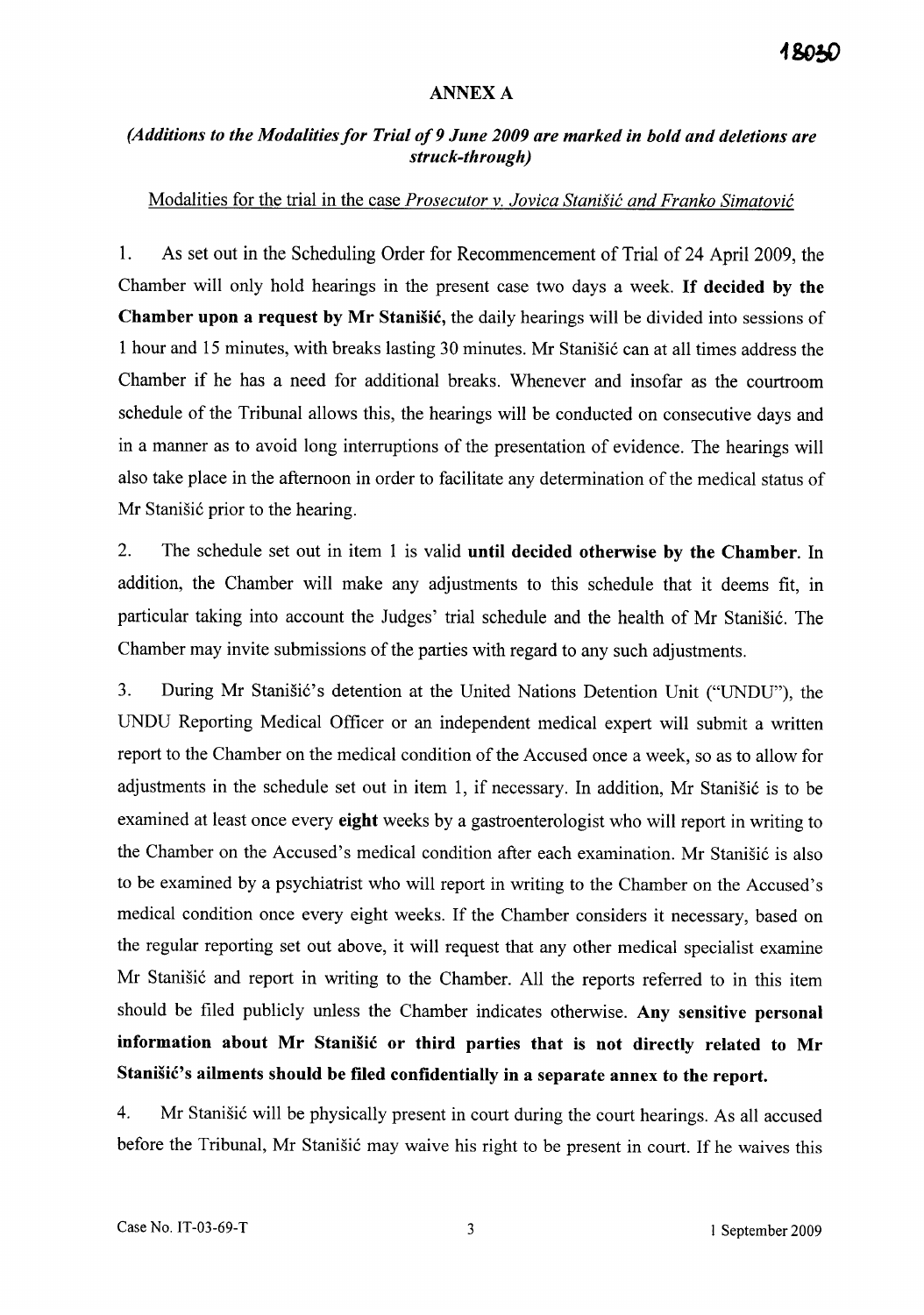right due to illness, Mr Stanišić is to follow the procedure set out by the Registry, including filling out the form for waiving the right as will be provided to him by the staff of the UNDU.

5. In order to further accommodate Mr Stanišić, the Chamber will allow him, if he opts to, not to be present in court but instead follow the proceedings via a video-conference link from the UNDU. For this purpose, an observation room with toilet facility has been arranged at the UNDU in close vicinity to Mr Stanišić's cell. Mr Stanišić should inform the staff of the UNDU of this decision at the earliest possible time. The staff of the UNDU should convey this message to the Chamber, via the Court Officer, before the start of the hearing on any particular day. A video-conference link will allow Mr Stanišić to follow the proceedings, to see the witnesses at all times, to make a statement pursuant to Rule 84 *his* of the Rules of Procedure and Evidence if he chooses to do so, and to otherwise address the court. The Chamber and the parties in the courtroom will also be able to see Mr Stanišić at the videoconference link. A telephone line will allow Mr Stanišić to communicate with his counsel in the courtroom and a member of the Defence team may be present with Mr Stanišić at the UNDU. Mr Stanišić will also have access to eCourt and Livenote transcript in the observation room.

6. On each court day, the Commanding Officer, Deputy Commanding Officer or any other authorized officer of the UNDU shall remind Mr Stanišić of the court schedule for the day and that the normal arrangements are in place for his transport to court. If Mr Stanišić indicates that he is too unwell to attend court in person, the Commanding Officer is to remind him of his right to be present in court, ask him if he waives his right to attend and offer him the opportunity to communicate with counsel. The Commanding Officer shall also inform Mr Stanišić that he may make use of the video-conference link from the UNDU, should he opt not to physically attend court.

7. If Mr Stanišić does not waive his right to be physically present and does not opt to participate in the proceedings via video-conference link from the UNDU but claims that he is too ill to go to court, he shall be medically examined before the court session. The Reporting Medical Officer at the UNDU or an independent medical expert shall familiarize him or herself with the medical condition of Mr Stanišić and submit, through the Court Officer, a written report to the Chamber. This report will be filed publicly unless the Chamber indicates otherwise. **Any sensitive personal information about Mr Stanisic or third parties that is**  not directly related to Mr Stanišić's ailments should be filed confidentially in a separate **annex to the report.** The Reporting Medical Officer at the UNDU or the independent medical expert shall also be ready to report orally to the Chamber at the beginning of the court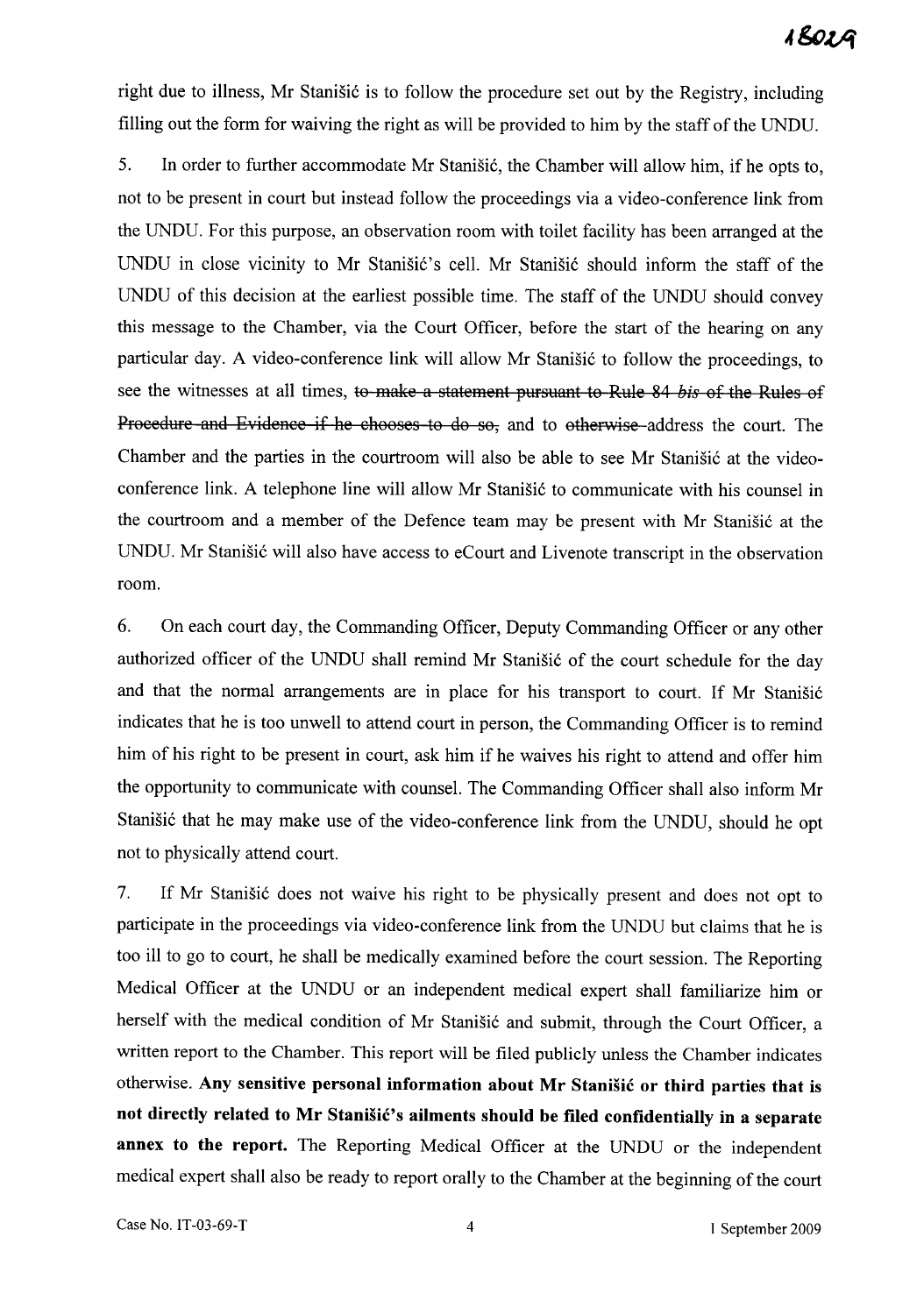session. The Commanding Officer, Deputy Commanding Officer or any other authorized officer of the UNDU shall inform the Chamber, through the Court Officer, about the above as soon as possible, including that Mr Stanišić is being or has been medically examined. At the beginning of the court session, Defence Counsel shall confirm to the Chamber that Mr Stanišić has not waived his right to be present. The Chamber shall then, if it deems necessary, hear the Reporting Medical Officer or the independent medical expert in court or through the video-conference link on the medical condition of Mr Stanišić. The Chamber may also seek further information about the condition of Mr Stanišić from other sources, as it deems fit.

8. Upon hearing the Reporting Medical Officer or the independent medical expert, if the Chamber has deemed it necessary to do so, the Chamber will determine that either:

(a) Mr Stanišić is well enough to participate in the proceedings, either in person or, if he elects, via video-conference link, in which case Mr Stanišić shall be deemed to have waived his right to be present and the trial will continue in his absence, unless the Chamber uses its discretion to adjourn the proceedings taking into account Mr Stanisic's health problem; or

(b) Mr Stanišić is too unwell to participate in the proceedings in either way, in which case the Chamber shall adjourn the proceedings until the next scheduled court session.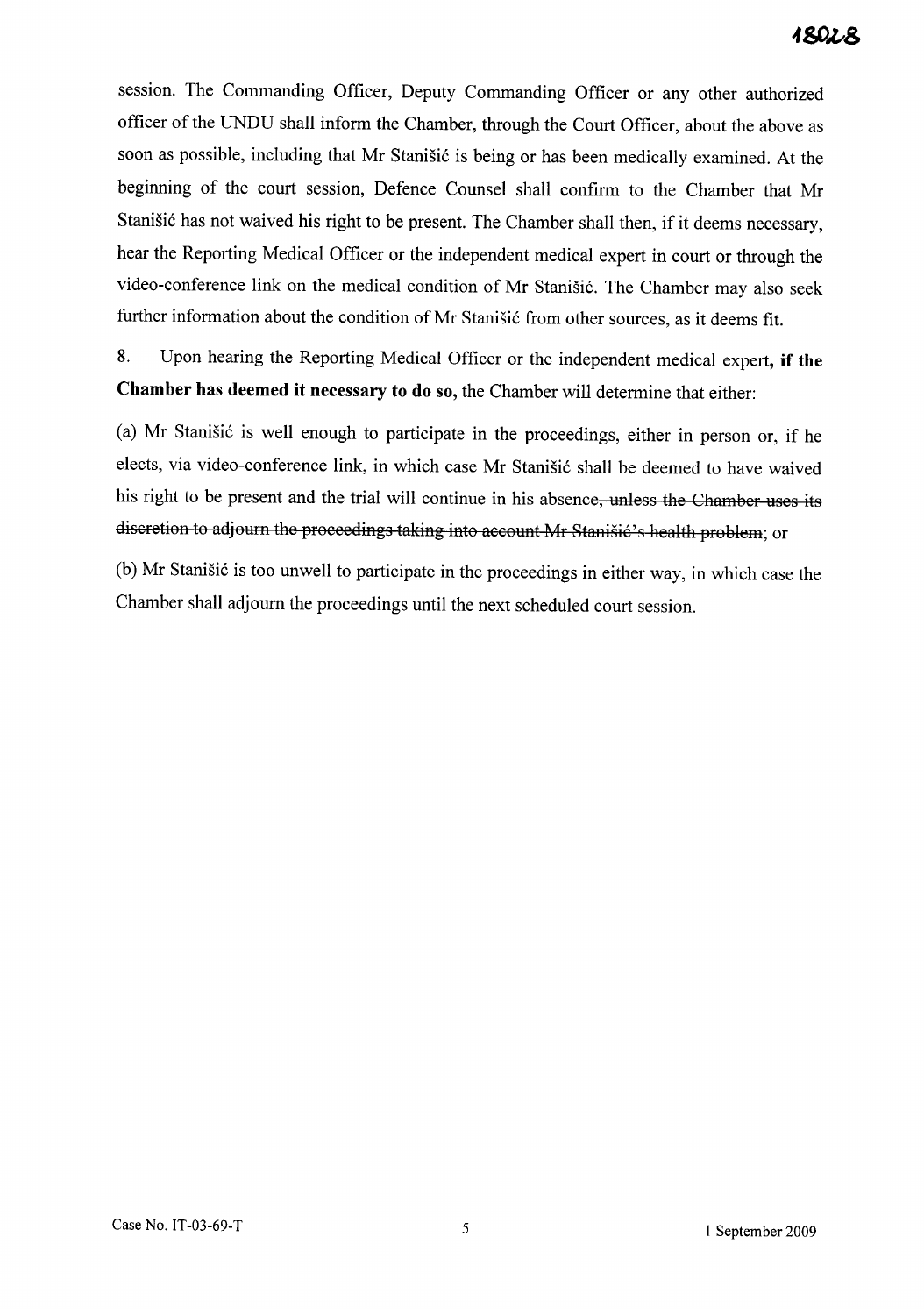#### **ANNEX B**

## Modalities for the trial in the case *Prosecutor* v. *Jovica Stanisic and Franko Simatovic*

1. As set out in the Scheduling Order for Recommencement of Trial of 24 April 2009, the Chamber will only hold hearings in the present case two days a week. If decided by the Chamber upon a request by Mr Stanišić, the daily hearings will be divided into sessions of 1 hour and 15 minutes, with breaks lasting 30 minutes. Mr Stanišić can at all times address the Chamber if he has a need for additional breaks. Whenever and insofar as the courtroom schedule of the Tribunal allows this, the hearings will be conducted on consecutive days and in a manner as to avoid long interruptions of the presentation of evidence. The hearings will also take place in the afternoon in order to facilitate any determination of the medical status of Mr Stanišić prior to the hearing.

2. The schedule set out in item 1 is valid until decided otherwise by the Chamber. In addition, the Chamber will make any adjustments to this schedule that it deems fit, in particular taking into account the Judges' trial schedule and the health of Mr Stanišić. The Chamber may invite submissions of the parties with regard to any such adjustments.

3. During Mr Stanišić's detention at the United Nations Detention Unit ("UNDU"), the UNDU Reporting Medical Officer or an independent medical expert will submit a written report to the Chamber on the medical condition of the Accused once a week, so as to allow for adjustments in the schedule set out in item 1, if necessary. In addition, Mr Stanišić is to be examined at least once every four weeks by a gastroenterologist who will report in writing to the Chamber on the Accused's medical condition after each examination. Mr Stanišić is also to be examined by a psychiatrist who will report in writing to the Chamber on the Accused's medical condition once every eight weeks. If the Chamber considers it necessary, based on the regular reporting set out above, it will request that any other medical specialist examine Mr Stanišić and report in writing to the Chamber. All the reports referred to in this item should be filed publicly unless the Chamber indicates otherwise. Any sensitive personal information about Mr Stanišić or third parties that is not directly related to Mr Stanišić's ailments should be filed confidentially in a separate annex to the report.

4. Mr Stanišić will be physically present in court during the court hearings. As all accused before the Tribunal, Mr Stanišić may waive his right to be present in court. If he waives this right due to illness, Mr Stanišić is to follow the procedure set out by the Registry, including filling out the form for waiving the right as will be provided to him by the staff of the UNDU.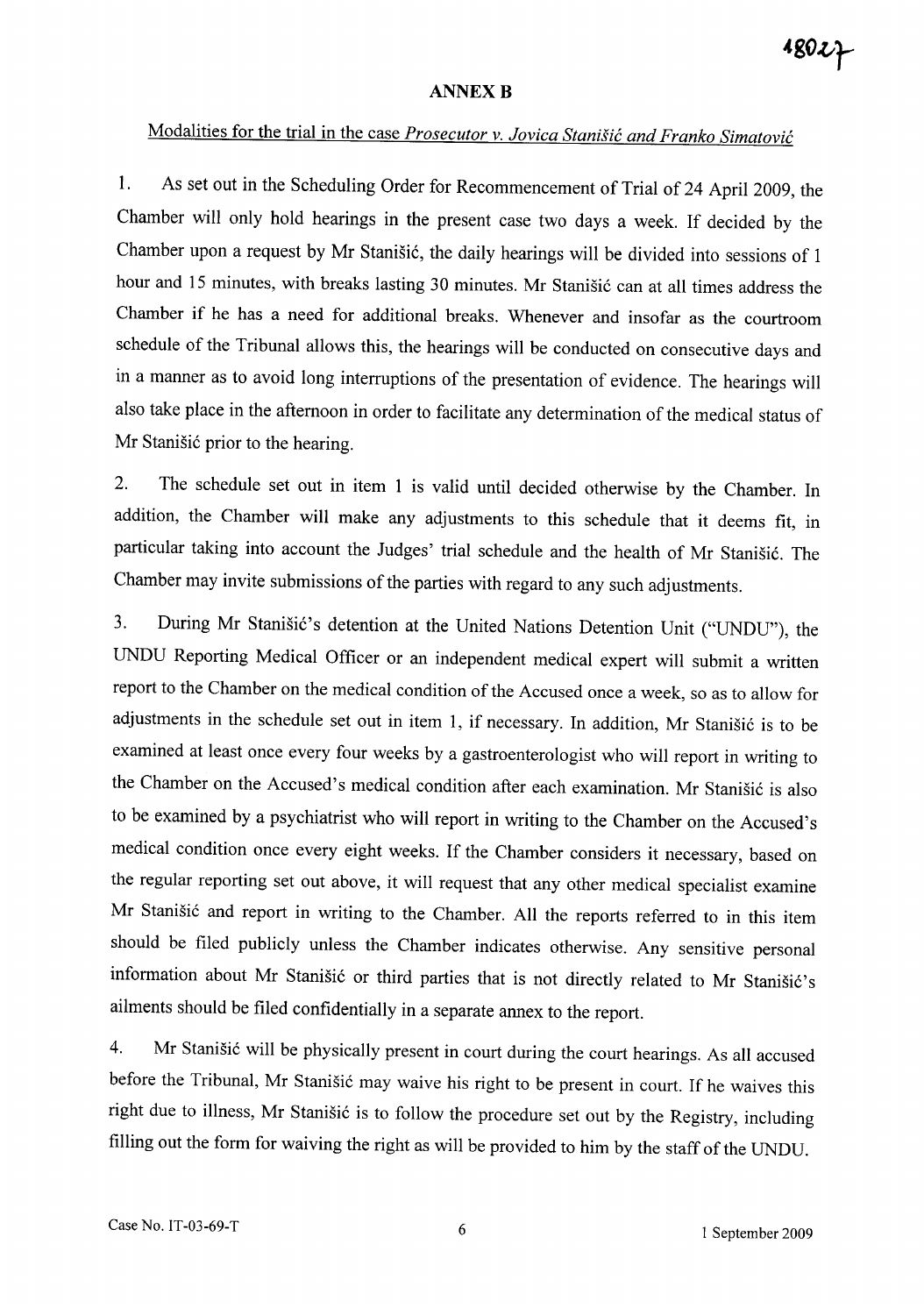5. In order to further accommodate Mr Stanišić, the Chamber will allow him, if he opts to, not to be present in court but instead follow the proceedings via a video-conference link from the UNDU. For this purpose, an observation room with toilet facility has been arranged at the UNDU in close vicinity to Mr Stanišić's cell. Mr Stanišić should inform the staff of the UNDU of this decision at the earliest possible time. The staff of the UNDU should convey this message to the Chamber, via the Court Officer, before the start of the hearing on any particular day. A video-conference link will allow Mr Stanišić to follow the proceedings, to see the witnesses at all times, and to address the court. The Chamber and the parties in the courtroom will also be able to see Mr Stanišić at the video-conference link. A telephone line will allow Mr Stanišić to communicate with his counsel in the courtroom and a member of the Defence team may be present with Mr Stanišić at the UNDU. Mr Stanišić will also have access to eCourt and Livenote transcript in the observation room.

6. On each court day, the Commanding Officer, Deputy Commanding Officer or any other authorized officer of the UNDU shall remind Mr Stanišić of the court schedule for the day and that the normal arrangements are in place for his transport to court. If Mr Stanisic indicates that he is too unwell to attend court in person, the Commanding Officer is to remind him of his right to be present in court, ask him if he waives his right to attend and offer him the opportunity to communicate with counsel. The Commanding Officer shall also inform Mr Stanišić that he may make use of the video-conference link from the UNDU, should he opt not to physically attend court.

7. If Mr Stanišić does not waive his right to be physically present and does not opt to participate in the proceedings via video-conference link from the UNDU but claims that he is too ill to go to court, he shall be medically examined before the court session. The Reporting Medical Officer at the UNDU or an independent medical expert shall familiarize him or herself with the medical condition of Mr Stanišić and submit, through the Court Officer, a written report to the Chamber. This report will be filed publicly unless the Chamber indicates otherwise. Any sensitive personal information about Mr Stanišić or third parties that is not directly related to Mr Stanišić's ailments should be filed confidentially in a separate annex to the report. The Reporting Medical Officer at the UNDU or the independent medical expert shall also be ready to report orally to the Chamber at the beginning of the court session. The Commanding Officer, Deputy Commanding Officer or any other authorized officer of the UNDU shall inform the Chamber, through the Court Officer, about the above as soon as possible, including that Mr Stanišić is being or has been medically examined. At the beginning of the court session, Defence Counsel shall confirm to the Chamber that Mr Stanišić has not waived his right to be present. The Chamber shall then, if it deems necessary, Case No. IT-03-69-T 2009